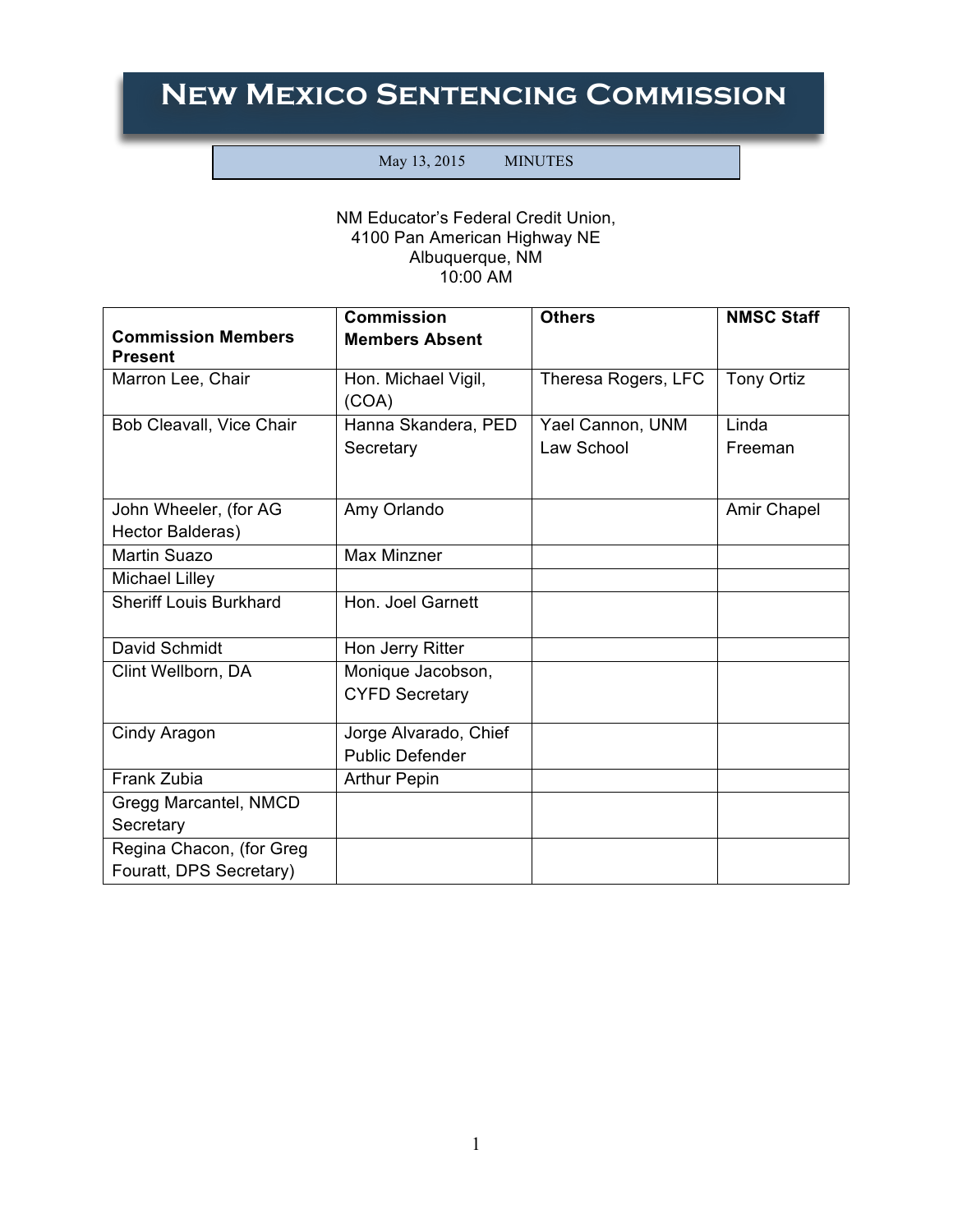**Welcome.** Marron Lee, Chair, called the meeting to order at 10:00 a.m. She welcomed Commission members, staff, and guests.

**Approval of minutes.** The minutes for the December 9, 2014 meeting were approved by consensus.

## **NMSC Staff Report.**

**Summary of 2015 legislative session.** Governor Susana Martinez took the following actions on justice-related legislation that reached her desk:

-**HB 101**, **as amended,** revising elements for the criminal offense of sexual exploitation of children by prostitution **(Laws 2015, Chapter 13)**;

-**HJC Substitute for HB 142**, **as amended,** creating a new criminal offense known as unauthorized distribution of sensitive images **(Laws 2015, Chapter 42)**;

-**HB 332**, **as amended,** reducing terms of supervised probation for good behavior **(Vetoed)**;

-**HB 404**, providing that the provisions of the Ignition Interlock Licensing Act shall not apply to a person with a single DWI conviction in another state who successfully completed all conditions of the person's sentence **(Pocket vetoed)**;

-**HB 560, as amended,** revising seizure and forfeitures procedures pursuant to the Forfeiture Act and providing that proceeds from the sale of forfeited property and currency be deposited in the general fund **(Laws 2015, Chapter 152)**;

-**SB 83**, making technical corrections to the Criminal Sentencing Act **(Laws 2015, Chapter 12)**;

**-Senate Judiciary Committee Substitute for SB 42**, **as amended,** regarding provision of medicaid enrollment for incarcerated persons **(Laws 2015, Chapter 127)**;

**-Senate Floor Substitute for SB 95**, reorganizing the Department of Public Safety **(Laws 2015, Chapter 3)**;

**-SB 358, as amended,** enacting the Halfway House and Transitional Residential Facility Act **(Pocket vetoed)**;

**-Senate Public Affairs Committee Substitute for SB 433**, **as amended,** prohibiting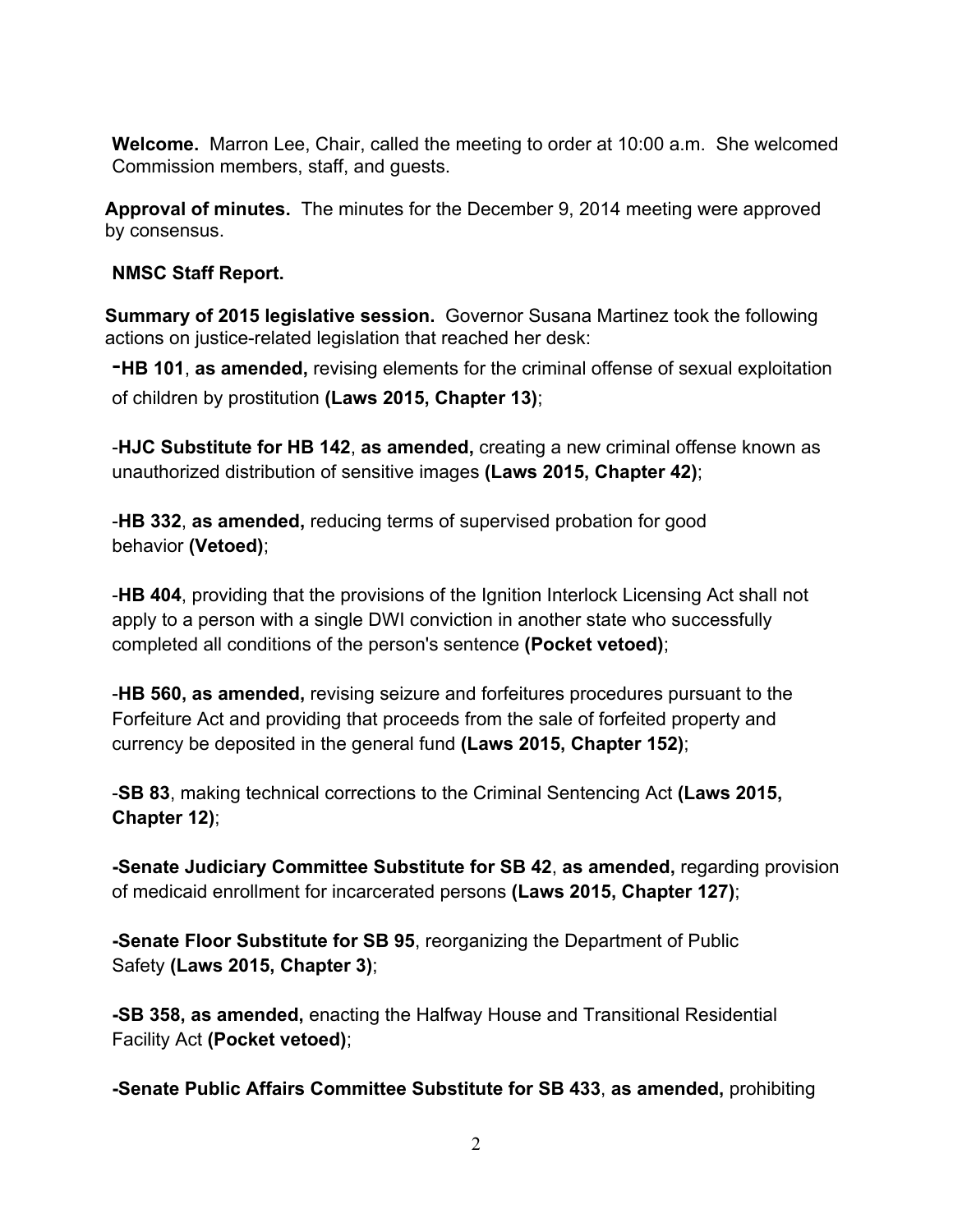the sale of e-cigarettes to minors **(Laws 2015, Chapter 98)**; and

**-SB 510, as amended,** creating a crime victims reparation fee and allowing the NM Crime Victims Reparation Commission to extend the time for filing a claim upon good cause shown **(Laws 2015, Chapter 10)**.

**-Update on NMSC research projects.** Work continues on recidivism studies for the Peanut Butter & Jelly "Fathers Building Futures" program, programming offered by Cross Roads for Women, and the Men's and Women's Recovery Academies. These studies will be completed by mid-September.

Staff is working on the annual prison population forecast report for the NM Corrections Department. This will the sixth forecast prepared by NMSC staff. The report will be finalized in early July and will be distributed to policy makers in all three branches of government.

Later this year, staff will begin work on an updated length of stay analysis for adult county detention facilities. The initial report, published in 2012, has been very useful to the New Mexico Association of Counties and the Bernalillo County Public Safety Review Commission.

**-FY16 operating budget.** The NM Sentencing Commission's FY16 operating budget, in the amount of \$608,200, has been submitted to the Department of Finance and Administration and the Legislative Finance Committee.

**-2014 NMSC audit.** Tony Ortiz briefed the committee members on the NMSC's FY14 audit. He noted that the same firm, Moss-Adams, has been the auditor for the NM Sentencing Commission since 2006. NMSC business practices have been unchanged during that time period and the NMSC had clean audits in FY12 and FY13.

In the course of several meetings with the Moss-Adams audit team, NMSC staff repeatedly explained the unique status of the NMSC as a "hybrid" agency. The NMSC receives an annual appropriation in the General Appropriation Act (HB 2). We then enter into a contract with the University of New Mexico (UNM) for fiscal and administrative services at the university. Consequently, NMSC staff record financial transactions in both the state SHARE accounting system and the UNM BANNER accounting system.

Despite repeated efforts to explain this "hybrid" status to the auditors, the supervising auditor was unwilling to recognize our adherence to state and university policies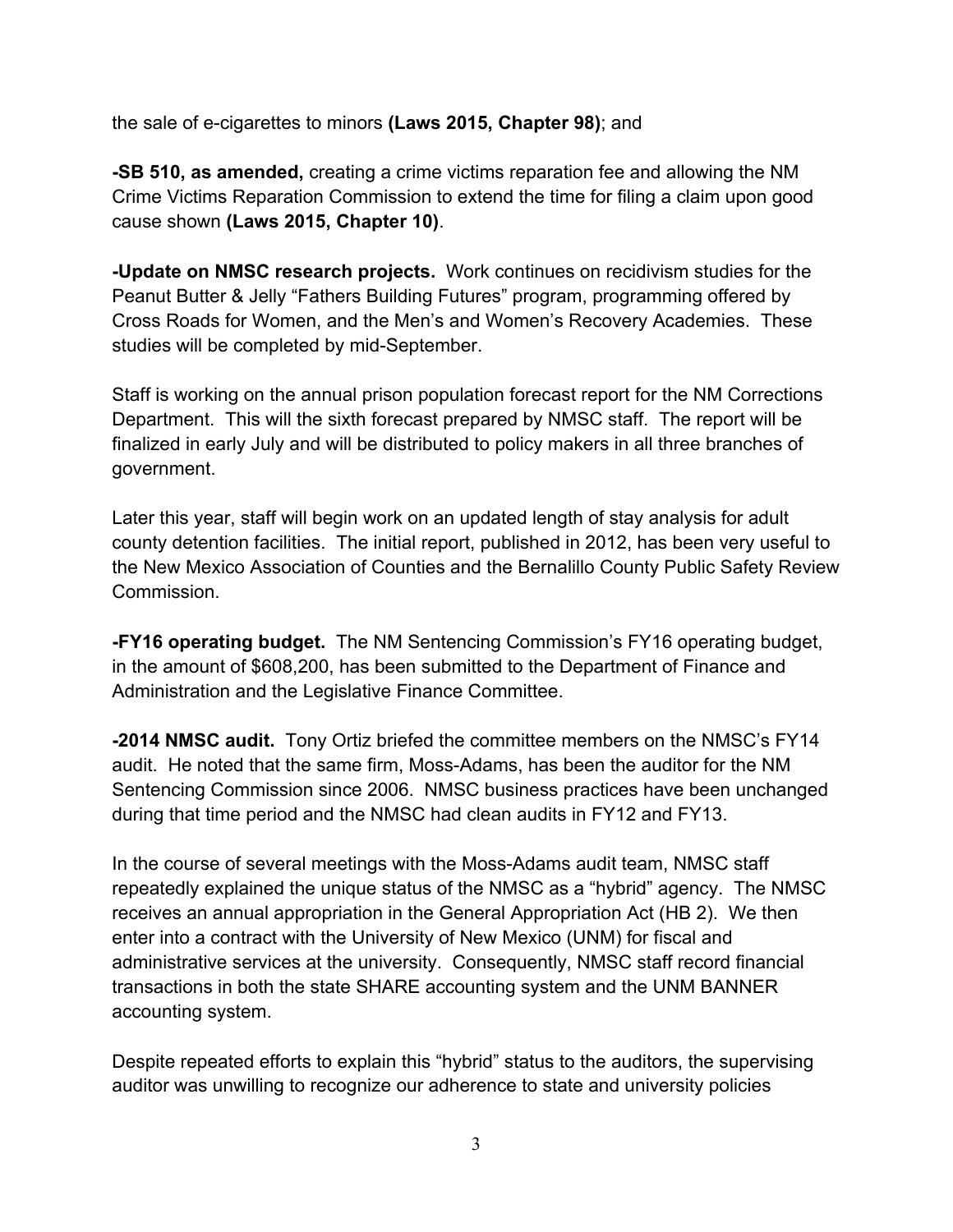regarding financial transactions. There was also an unwillingness to recognize that research projects performed by the NMSC often do not adhere to fiscal years. Frequently, the work begins in one fiscal year and ends in another.

The final audit report included five findings and a recommendation that the NMSC revert \$74,097.00 After the Moss-Adams audit report was finalized and published, NMSC Commissioner Martin Suazo, Tony Ortiz and Linda Freeman met with the State Auditor and his staff to discuss the audit. At the conclusion of the meeting, Tony Ortiz was asked by the State Auditor to draft a letter that detailed concerns about the manner in which the audit was conducted. That letter (included in the Commission member's meeting files) was mailed to the State Auditor on April 17, 2015.

In closing, NMSAC staff has discussed the FY14 audit with our LFC and DFA analysts and with the Controller's Office at UNM. Corrective measures have been adopted and the NMSC's FY17 appropriation request will include a request for "non-reverting" language in HB 2.

**Report from the Legislative Committee.** Martin Suazo, Legislative Committee Chair, briefed the Commission members. The NMSC's Legilsative Committee held six meetings during the 2015 legislative session. The committee reviewed 126 bills, memorials and resolutions. Comments were published in the NMSC's Bill Tracker and included references to court opinions, possible legal issues, potential implementation issues, data points and relevant research. The Bill Tracker was distributed to policy makers and their staff in all three branches of government.

**Report from the Juvenile Committee.** Bob Cleavall, Juvenile Committee Chair, briefed the Commission members. During a Juvenile Committee meeting held on April  $28<sup>th</sup>$ , Jorge Alvarado briefed committee members on a funding shortfall (\$900,000) in the current fiscal year faced by the Law Offices of the Public Defender (LOPD). The budget deficit has necessitated a hiring freeze by the department and the LOPD will meet with the State Board of Finance to request a loan to address the shortfall. Mr. Alvarado advised the committee members that for the remainder of FY 2015, the LOPD may suspend the assignment of cases involving out-of-custody juvenile offenders to contract attorneys.

Next, Amir Chapel, Professor Yael Cannon and Dr. George Davis briefed the committee on a research study that is a collaborative effort between CYFD, the UNM School of Law, the UNM School of Medicine and the NM Sentencing Commission. The purpose of the study is to enhance understanding of the incarcerated juvenile justice population in order to better meet their needs. The study will focus on the following questions: 1) What sorts of victimization have New Mexico's juvenile-justice involved adolescents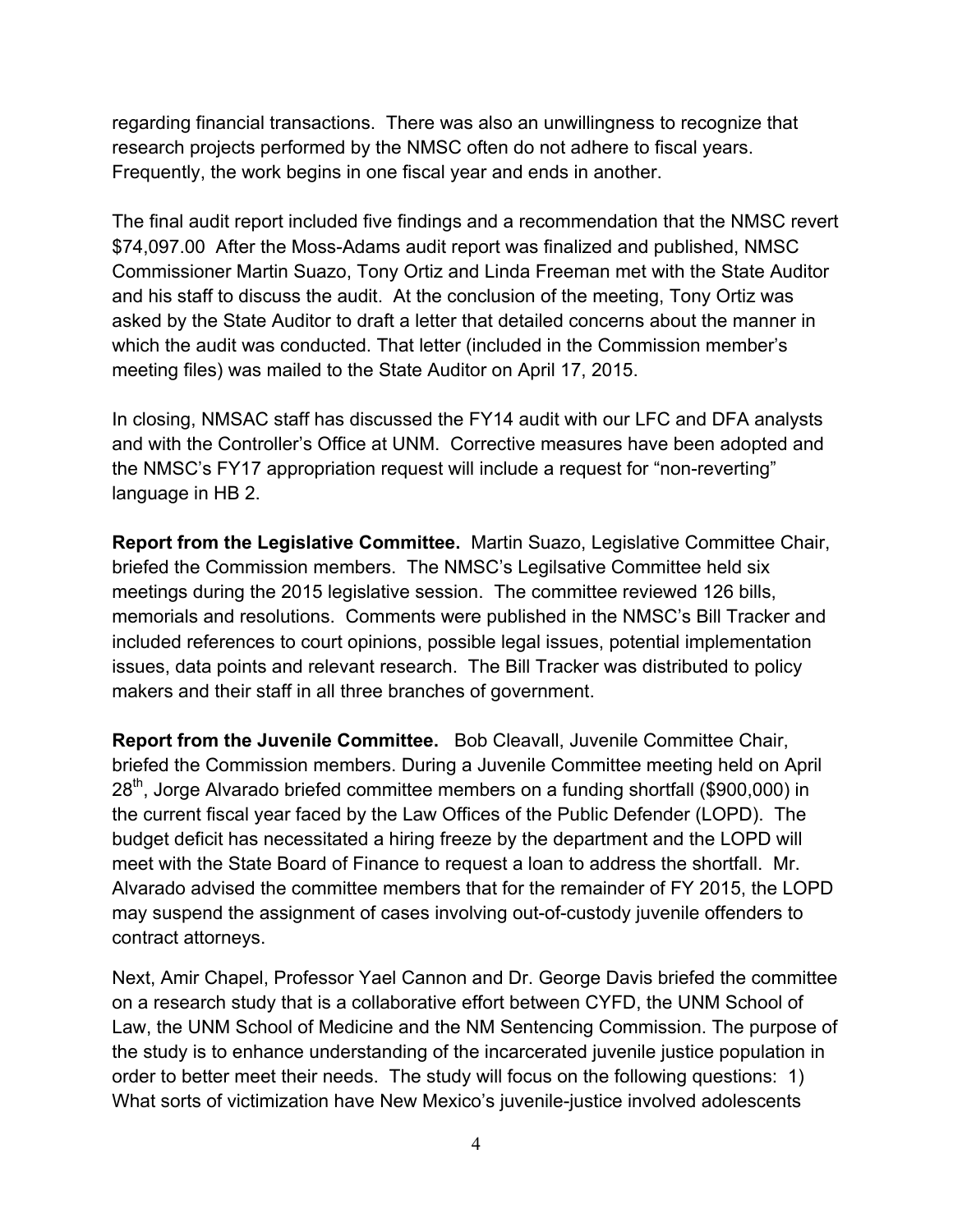experienced?; 2) What are the needs of this population?; 3) In what ways do incarcerated juveniles differ from the general population with respect to victimization? Sentencing Commission staff, working with the other entities, plans to publish the study later this year.

Next, CYFD Secretary Monique Jacobson briefed the committee on her vision for the department. CYFD's core mission will be to improve the quality of life for children in our state, by working to minimize trauma and maximize health and happiness. The department will place a renewed emphasis on measuring performance. And in a structural change, behavioral health will no longer be a stand-alone division. It will be integrated into the operations of early childhood services, child protective services and juvenile justice services. Also, an emphasis will be placed on improving information sharing among divisions at CYFD.

Secretary Jacobson outlined five operating principles for the department:

- 1) Focus on the basics, which will include getting caseloads in line with national standards, reducing vacancy rates, and providing ongoing training for staff.
- 2) Improve prevention efforts, in an effort to avoid future tragedies.
- 3) Improve communication with law enforcement agencies, including development of a virtual desktop that will allow law enforcement agencies to access CYFD data.
- 4) Improve internal financial discipline, to avoid reversion of general fund dollars and make the best use of funds appropriated to the department. She noted that CYFD's FY 2016 operating budget is the largest in the department's history.
- 5) Improve community outreach and engagement.

Finally, the committee members developed a scope of work for the 2015 interim:

-request a briefing from the Judiciary's task force regarding expansion of Juvenile Detention Alternatives Initiatives JDAI) throughout the state;

-work on areas of mutual interest, including legislative proposals, with CYFD;

-the Law Office of the Public Defender (LOPD) is exploring the creation of a statewide Juvenile Defense Unit that would handle serious youthful offender and youthful offender cases. The Chief Public Defender welcomes ideas and support for this initiative;

-request a briefing from the J. Paul Taylor Early Childhood Task Force, which will be reconvened by the UNM Health Sciences Center (see Senate Memorial 69) (2015); and

-later in the 2015 interim, request a briefing from CYFD and other interested parties regarding behavioral health services for youth.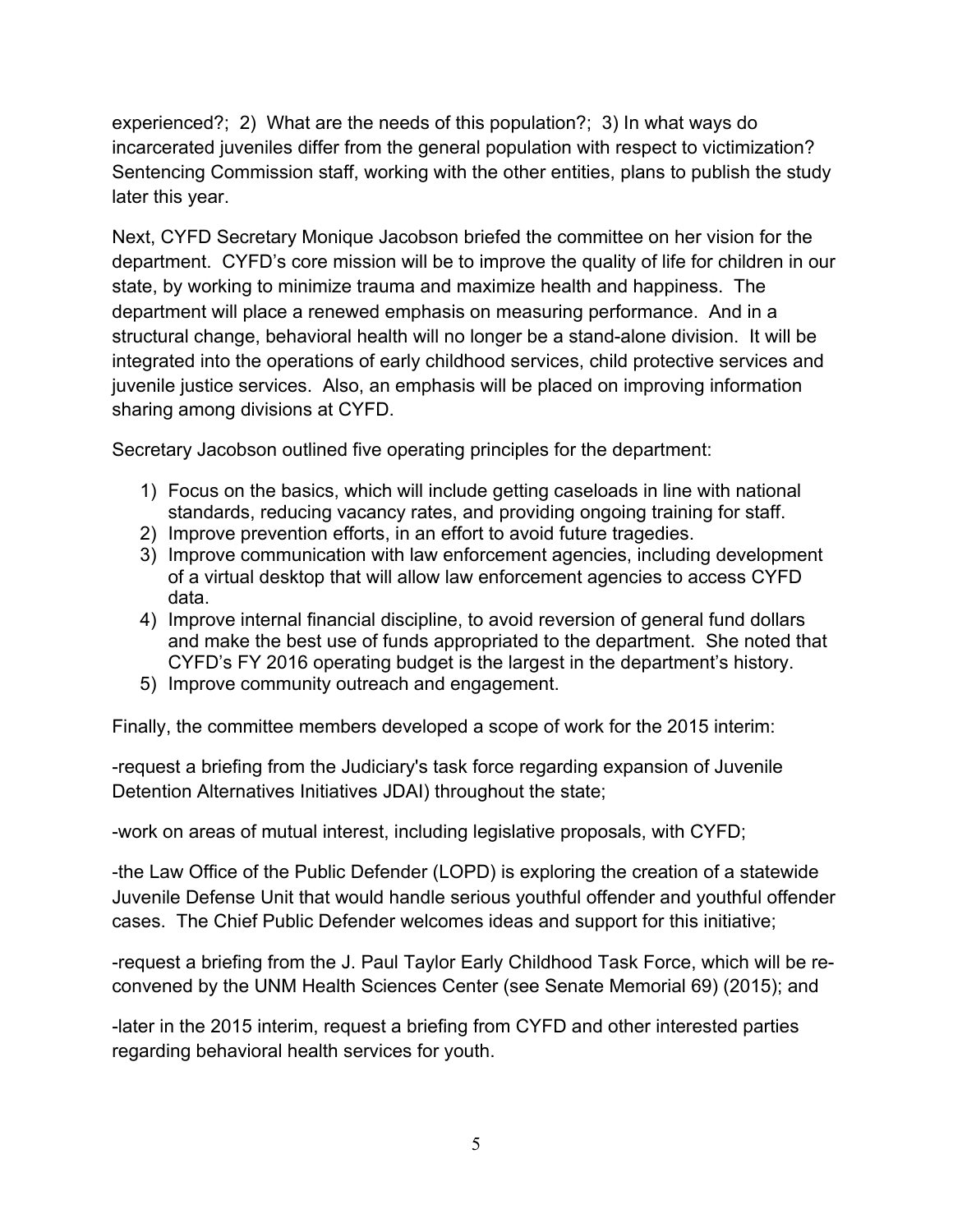**Report from the Justice Information Sharing Council (JISC):** Regina Chacon, JISC Chair, briefed the Commission members. During a JISC meeting held on April 21<sup>st</sup>, JISC members discussed a NMSC memorandum that detailed sentencing laws enacted during the 2015 legislative session and signed by Governor Martinez, that will require revisions to the Charge Code Table. The next version of the Charge Code Table will incorporate the revisions.

Next, JISC members received a briefing on the TraCS system and necessary changes to the Charge Code Table. The TraCS system generates electronic traffic citations that can be transmitted by a law enforcement officer to a court. The Dona Ana County Sheriffs Office is currently using TraCS. The system will soon be implemented by the Bernalillo County Sheriffs Office, the Albuquerque Police Department and the San Juan County Sheriffs Office. To facilitate the implementation of the TraCS system, the Judiciary and Administrative Office of the District Attorneys want to begin adding codes to the Charge Code Table for municipal ordinances and county ordinances.

Next, JISC members were briefed on an effort to standardize probation agreements for juvenile offenders. Currently, probation agreements vary from one judicial district to another. The variety means that terms and conditions in agreements may differ and it makes it difficult to quantify how many juveniles are detained for technical violations of probation. Policy goals include cost savings, reduction of unnecessary detention of youth, and mitigation of disproportionate minority contact with the juvenile justice system.

The federal government is sending clear signals that, in the near future, there will be financial penalties if New Mexico does not improve its reporting of criminal case dispositions. Current challenges include use (or non-use) of state tracking numbers (STN's), data sharing between justice entities, and data quality. This subject will be a regular agenda item for JISC meetings and information will be gathered on how to improve reporting of dispositions.

**Report from the Sex Offender Management Board (SOMB).** Tony Ortiz, Acting SOMB Chair, briefed the Commission members. During a SOMB meeting held on May 8<sup>th</sup>, NMSC staff noted that there are new members of the Sex Offender Management Board (SOMB): Attorney General Hector Balderas; Indian Affairs Secretary Kelly Zunie; Department of Health Secretary Retta Ward; and Children, Youth and Families Secretary Monique Jacobson. Staff has contacted the new members and provided them with information regarding the Sex Offender Management Board.

Also, staff has advised the Governor's Office regarding vacancies on the SOMB, including: a juvenile sex offender treatment specialist; a representative from the adult probation and parole division who has expertise in the supervision of sex offenders; a representative from the law enforcement community who has expertise regarding sex